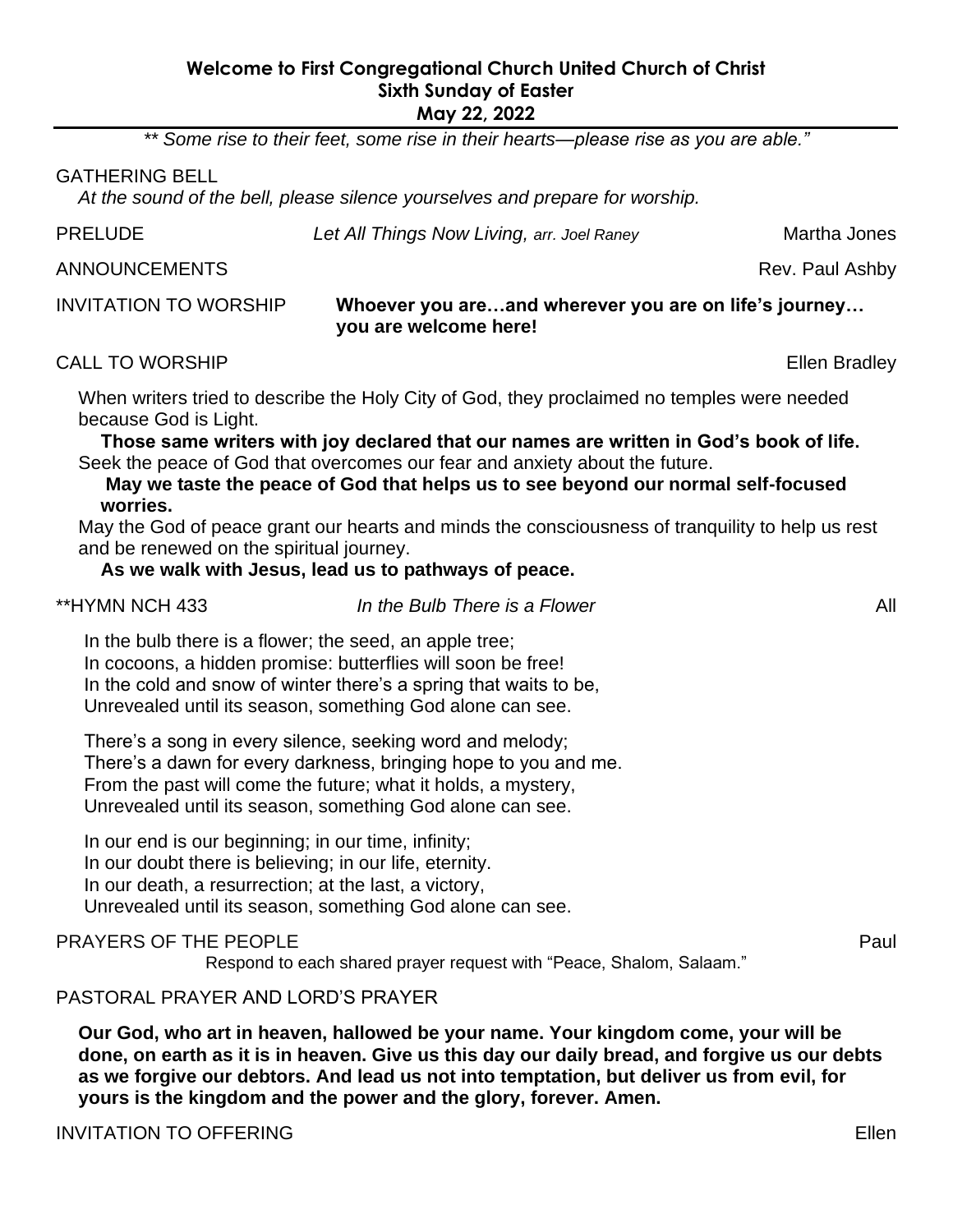| <b>OFFERTORY</b>                                                                                                                                                                                                                                                                                                                                                                                                      | Shall We Gather at the River?, arr L. Shackley                                                                                                                                                                                                                                                                                                                                                                                                                                                                                                                                                                                                                                                                                    | Martha |
|-----------------------------------------------------------------------------------------------------------------------------------------------------------------------------------------------------------------------------------------------------------------------------------------------------------------------------------------------------------------------------------------------------------------------|-----------------------------------------------------------------------------------------------------------------------------------------------------------------------------------------------------------------------------------------------------------------------------------------------------------------------------------------------------------------------------------------------------------------------------------------------------------------------------------------------------------------------------------------------------------------------------------------------------------------------------------------------------------------------------------------------------------------------------------|--------|
| **DOXOLOGY                                                                                                                                                                                                                                                                                                                                                                                                            | Hal-le, hal-le hal-le-lu-ja.                                                                                                                                                                                                                                                                                                                                                                                                                                                                                                                                                                                                                                                                                                      | All    |
| ** PRAYER OF DEDICATION                                                                                                                                                                                                                                                                                                                                                                                               |                                                                                                                                                                                                                                                                                                                                                                                                                                                                                                                                                                                                                                                                                                                                   | Ellen  |
| through our gifts. Amen.                                                                                                                                                                                                                                                                                                                                                                                              | Holy One, You have blessed us in ways we cannot measure. You are the hope that lifts our<br>hearts. You are the energy of compassion in action. You are the songs of gratitude that<br>inspire our joy. Open our hearts to receive your blessings as we strive to bless others                                                                                                                                                                                                                                                                                                                                                                                                                                                    |        |
| HYMN Song Folder #15, vs 1,4                                                                                                                                                                                                                                                                                                                                                                                          | Shall We Gather at the River?                                                                                                                                                                                                                                                                                                                                                                                                                                                                                                                                                                                                                                                                                                     | All    |
| with its crystal tide forever flowing by the throne of God?                                                                                                                                                                                                                                                                                                                                                           | Shall we gather at the river, where bright angels feet have trod,                                                                                                                                                                                                                                                                                                                                                                                                                                                                                                                                                                                                                                                                 |        |
| refrain                                                                                                                                                                                                                                                                                                                                                                                                               | Yes, we'll gather at the river, the beautiful, the beautiful river,<br>gather with the saints at the river that flows by the throne of God.                                                                                                                                                                                                                                                                                                                                                                                                                                                                                                                                                                                       |        |
|                                                                                                                                                                                                                                                                                                                                                                                                                       | Soon we'll reach the shining river, soon our pilgrimage will cease;<br>soon our happy hearts will quiver with the melody of peace. refrain                                                                                                                                                                                                                                                                                                                                                                                                                                                                                                                                                                                        |        |
| <b>SCRIPTURE</b>                                                                                                                                                                                                                                                                                                                                                                                                      | John 3:16-17 and Revelation 22:1-5                                                                                                                                                                                                                                                                                                                                                                                                                                                                                                                                                                                                                                                                                                | Ellen  |
|                                                                                                                                                                                                                                                                                                                                                                                                                       | For God so loved the world that he gave his only Son, so that everyone who believes in him may<br>not perish but may have eternal life. "Indeed, God did not send the Son into the world to condemn<br>the world, but in order that the world might be saved through him.                                                                                                                                                                                                                                                                                                                                                                                                                                                         |        |
|                                                                                                                                                                                                                                                                                                                                                                                                                       | Then the angel showed me the river of the water of life, bright as crystal, flowing from the throne of<br>God and of the Lamb through the middle of the street of the city. On either side of the river is the<br>tree of life with its twelve kinds of fruit, producing its fruit each month; and the leaves of the tree are<br>for the healing of the nations. Nothing accursed will be found there any more. But the throne of<br>God and of the Lamb will be in it, and his servants will worship him; they will see his face, and his<br>name will be on their foreheads. And there will be no more night; they need no light of lamp or sun,<br>for the Lord God will be their light, and they will reign forever and ever. |        |
| <b>MESSAGE</b>                                                                                                                                                                                                                                                                                                                                                                                                        | Why Not Have a Poster that Proclaims John 3:17?                                                                                                                                                                                                                                                                                                                                                                                                                                                                                                                                                                                                                                                                                   | Paul   |
| **HYMN Song Folder #15, vs 1                                                                                                                                                                                                                                                                                                                                                                                          | Let All Things Now Living                                                                                                                                                                                                                                                                                                                                                                                                                                                                                                                                                                                                                                                                                                         | All    |
| Let all things now living a song of thanksgiving<br>to God the Creator triumphantly raise,<br>who fashioned and made us, protected and stayed us,<br>who guides us and leads to the end of our days.<br>God's banners fly o'er us; God's light goes before us,<br>a pillar of fire shining forth in the night,<br>till shadows have vanished and darkness is banished,<br>as forward we travel from light into light. |                                                                                                                                                                                                                                                                                                                                                                                                                                                                                                                                                                                                                                                                                                                                   |        |
| ** BENEDICTION                                                                                                                                                                                                                                                                                                                                                                                                        |                                                                                                                                                                                                                                                                                                                                                                                                                                                                                                                                                                                                                                                                                                                                   | Paul   |
| UNISON SUNG BENEDICTION                                                                                                                                                                                                                                                                                                                                                                                               | <b>World Peace Prayer</b>                                                                                                                                                                                                                                                                                                                                                                                                                                                                                                                                                                                                                                                                                                         |        |
| Lead us from death to life, from falsehood to truth,                                                                                                                                                                                                                                                                                                                                                                  |                                                                                                                                                                                                                                                                                                                                                                                                                                                                                                                                                                                                                                                                                                                                   |        |

From despair to hope, from fear to trust.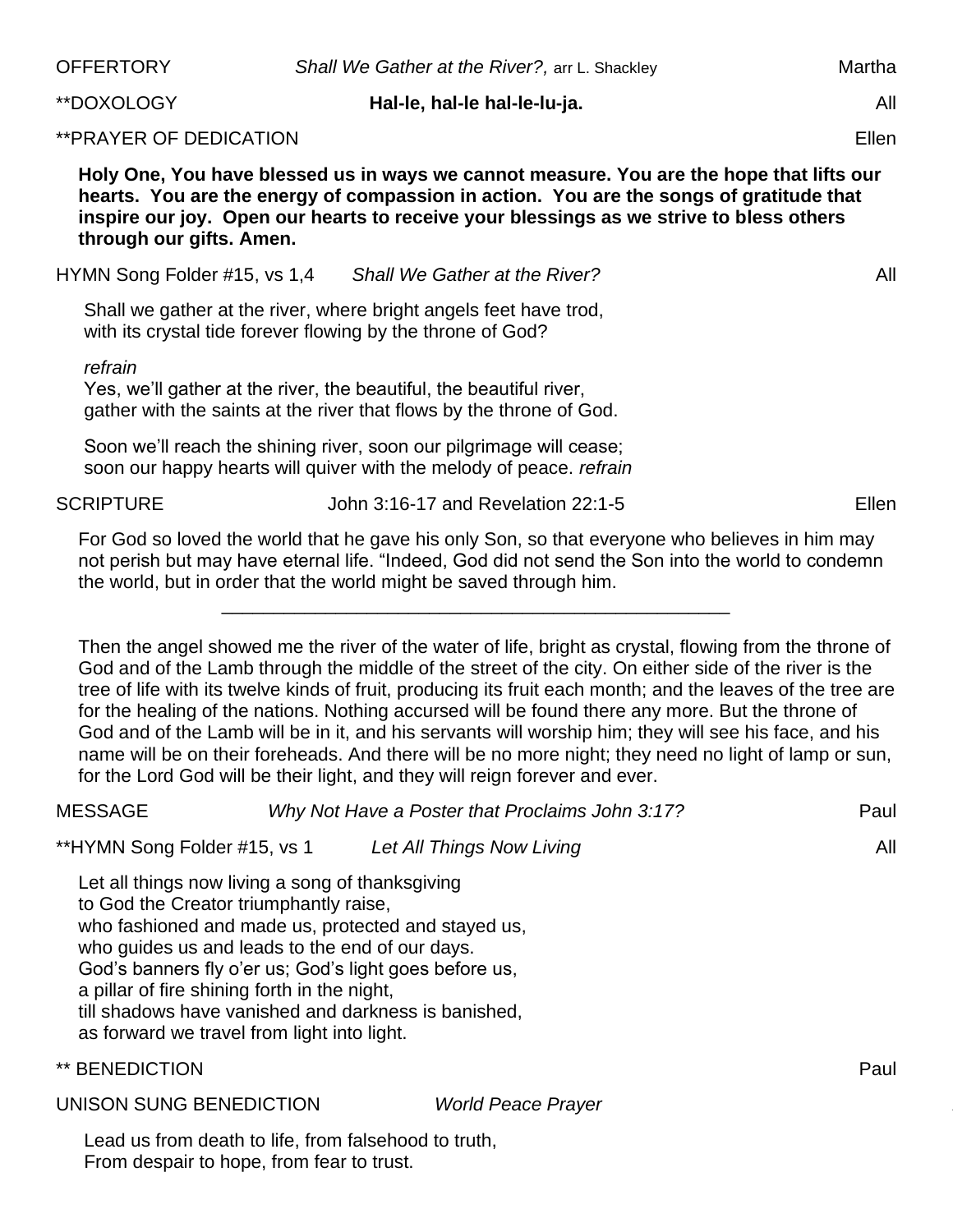Lead us from hate to love, from war to peace, Let peace fill our hearts, let peace fill our world, Let peace fill our universe!

#### Acknowledgements

Unless otherwise noted, music reprinted and/or streamed with permission. OneLicense #A-709231. All rights reserved.

- *Let All Things Now Living. Ash Grove* is a Welsh folk tune. Arranged by Larry Shackley © 2016 Hope Publishing Company. OneLicense #109322.
- *In the Bulb There is a Flower,* NCH 433. Tune: *Promise*. Tune and text: Natalie Sleeth © 1986, Hope Publishing Company. OneLicense #02425
- *Shall We Gather at the River,* NCH 597. Tune: *Hanson Place*. Tune and text, Robert Lowry, 1864. Public domain.
- *Halleluja*, a Caribbean melody. Public domain.
- *Shall We Gather at the River.* Tune: Robert Lowry, 1864. Public domain. Arrangement: Joel Raney © 2998, Hope Publishing Company. OneLicense #109329.
- *Let All Things Now Living,* Song Folder 15. Tune: *Ash Grove*, a traditional Welsh melody. Text: Katherine K. David © 1938, 1966, E.C. Schirmer. OneLicense #06098.
- *Lead Us from Death to Life* (*World Peace Prayer*). Words of refrain by Satish Kumar. Tune by Marty Haugen © 1985 GIA Publications, Inc. OneLicense #00191

|           | <b>Today's Worship Leaders</b> |
|-----------|--------------------------------|
| preacher  | Paul Ashby                     |
| liturgist | Ellen Bradley                  |
| musician  | Martha Jones                   |
|           |                                |

|                                     |                        | <b>FUULL STAIL</b>    |
|-------------------------------------|------------------------|-----------------------|
| senior pastor                       | revpaulashby@yahoo.com | Rev. Paul Ashby       |
| choir & bell director               | topcatkc@aol.com       | Karen Caton           |
| music coordinator, organist/pianist | finance@uccgj.org      | Martha Jones          |
| custodian                           |                        | Anna Driggs           |
| office administrator                | office@uccgi.org       | <b>Beth Rakestraw</b> |
| volunteer finance clerk             | finance@uccgj.org      | Martha Jones          |
|                                     |                        |                       |

#### Pastoral Care

**FOUGO SA-SE** 

*To call Pastor Paul:*

➢ *His new cell phone, 970-793-8638. [Paul prefers calls over texts]*

- ➢ *His extension at church, 970-242-0298, x104.*
- ➢ *Home landline, 970-200-2668. [Paul is always up until midnight, do not be shy about calling late when there is need.]*

*To share a prayer request with the congregation, contact Beth Rakestraw, office@uccgj.org or 970- 242-0298 x 105.*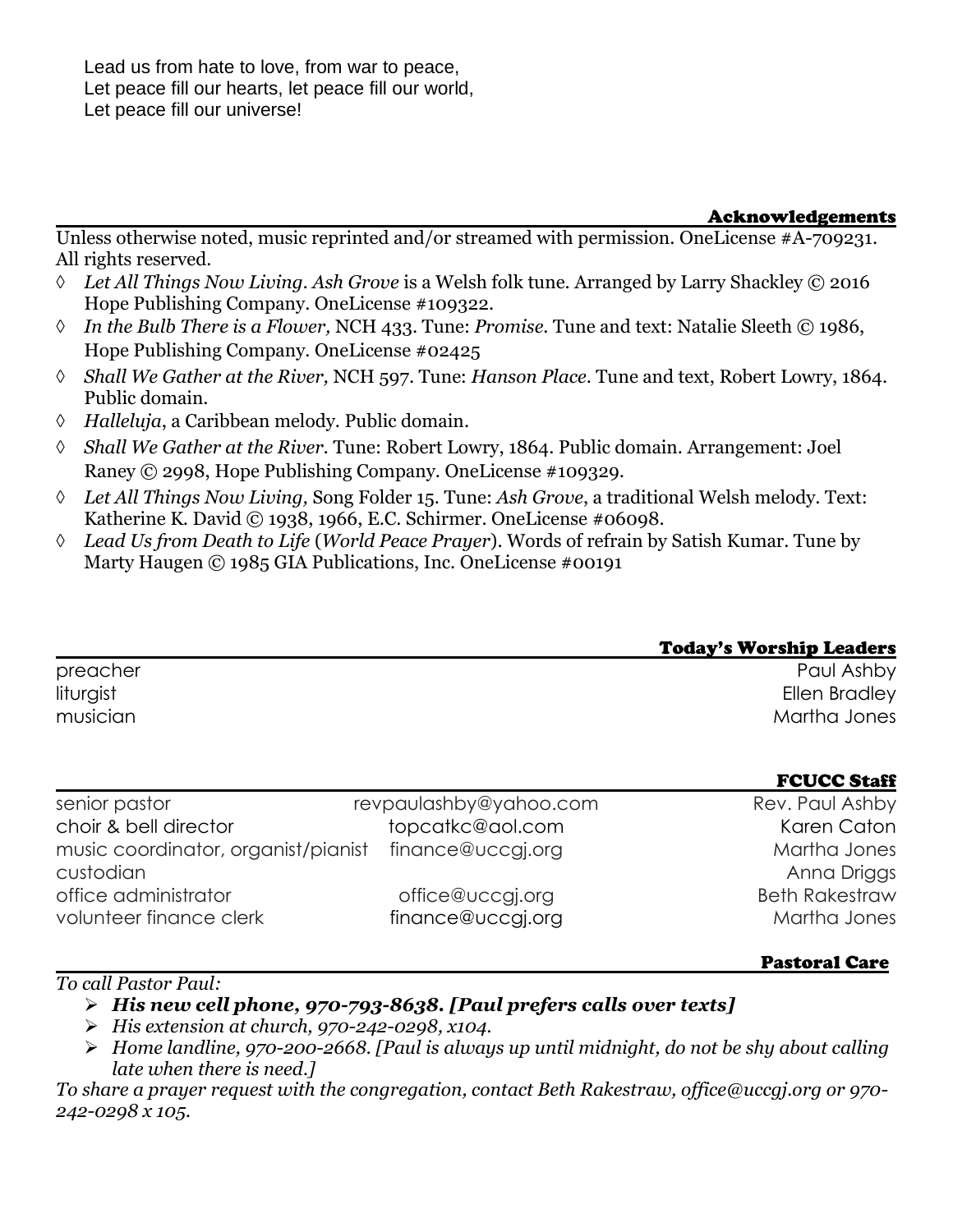# *Contact: Beth Rakestraw, Office Administrator, office@uccgj.org*

**Guest WiFi Access** | The name of our guest WiFi is FCUCC guest; the password is "welcomeall." **Join us for Coffee Hour after worship** | You must be up to date with vaccinations to attend all church social events including Coffee Hour.

**Annual Congregational Meeting |** Our Program Year Annual Meeting will take place TODAY at the end of worship. This is the time when members of the congregation vote on the new proposed council for 2022-2023 and some proposed bylaws changes. It is important that we have as much participation as possible.

**Fifth Sunday Potluck** | bring a dish to share!

**Dishwashers for Church Events Needed |** As Fellowship & Hospitality (formerly Congregational Life) plans more events for our church family, we find ourselves in need of more help. In this case I hope to find four willing persons who can lift up to 30 pounds to rotate on Sundays to help us clean up and run the dishwasher. Your commitment would be for one Sunday a month, and after special events (would be scheduled in advance). Brief training will be provided. Please give it some thought and be generous with your time. I can be contacted by phone or email. ~Thanks, Barbara Eyler.

**New Directory Update** | Beginning next Sunday, May 29, and for several Sundays thereafter, a draft of the new directory will be available for your review. I'd like congregants to review their photos and contact information, make any necessary corrections, and initial next to the entries to show it has been reviewed. Your initials will also express your permission for your photo and contact information to appear in the directory. Arrangements for new photos or retakes can be made at that time.

**Mission & Outreach May Collection** | May is the 2<sup>nd</sup> month of the 2<sup>nd</sup> quarter of the year, and Mission and Outreach continues to focus on **Solidarity, Not Charity.** For May, we will be collecting "pouch foods." What are those? Think of things that come in pouches, like apple sauce, tuna, chicken, dried foods.

**Mission & Outreach Ongoing Collections for Solidarity, Not Charity |** We currently collect hotel and personal size toiletries, water/milk jugs with their lids and plastic grocery bags for Solidarity, Not Charity.

**May Collection for Catholic Outreach | Canned Cream of Whatever Soups** Cream of soup in every flavor, More to cook with, more to savor. So bring those soups, please, all the cream(y) ones, For the Catholic Outreach cooks, those are the dreamy ones!

Vision & Mission

*As a progressive Christian community of faith, we seek to walk with compassion, inclusion, acceptance, bravery and understanding as Jesus did.*

*We STRIVE to:* 

- *be a welcoming congregation where you are safe to be who you are.*
- *be life-long learners that question and challenge each other to grow in faith, thought and actions.*
- *work for peace, equity and justice for all people*
- *protect and restore the integrity of our earth and all of creation.*
- *be change-makers.*